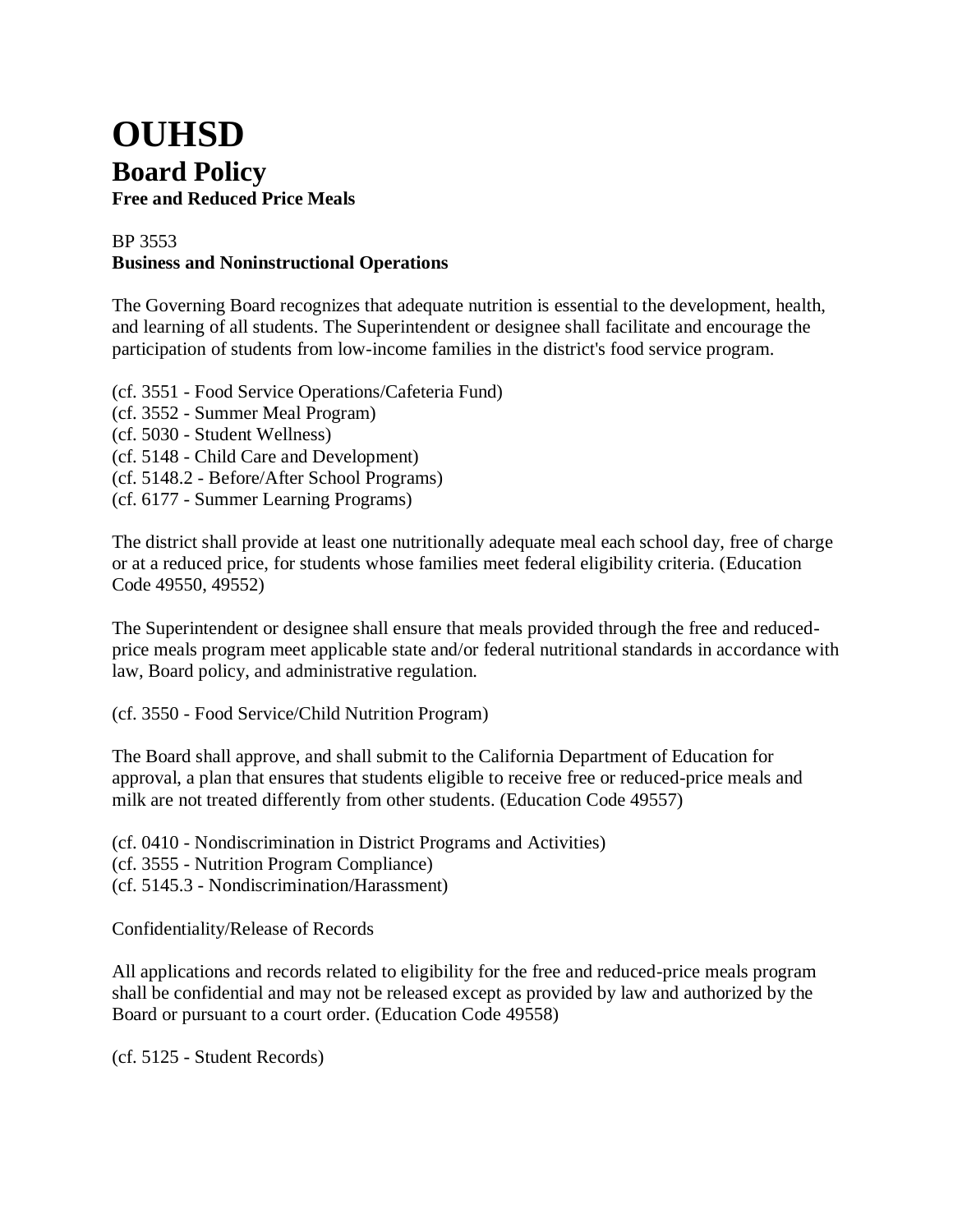The Board authorizes designated employees to use individual records pertaining to student eligibility for the free and reduced-price meals program for the following purposes: (Education Code 49558)

1. Disaggregation of academic achievement data

(cf. 6162.51 - State Academic Achievement Tests)

2. Identification of students eligible for alternative supports in any school identified as a Title I program improvement school

(cf. 0520.2 - Title I Program Improvement Schools) (cf. 6171 - Title I Programs)

If a student transfers from the district to another district, charter school, county office of education program, or private school, the Superintendent or designee may share the student's meal eligibility information to the other educational agency to assist in the continuation of the student's meal benefits.

The Superintendent or designee may release the name and eligibility status of a student participating in the free or reduced-price meal program to another school district, charter school, or county office of education that is serving a student living in the same household for purposes related to program eligibility and data used in local control funding formula calculations. (Education Code 49558)

The Superintendent or designee may release the name and eligibility status of a student participating in the free or reduced-price meal program to the Superintendent of Public Instruction for purposes of determining allocations under the local control funding formula and for assessing accountability of that funding. (Education Code 49558)

The Superintendent or designee may release information on the school lunch program application to the local agency that determines eligibility for participation in the Medi-Cal program if the student has been approved for free meals or, if included in the agreement with the local agency, for reduced-price meals. He/she also may release information on the school lunch application to the local agency that determines eligibility for CalFresh or another nutrition assistance program authorized under 7 CFR 210.1 if the student has been approved for free or reduced-price meals. Information may be released for these purposes only if the student's parent/guardian consents to the sharing of information and the district has entered into a memorandum of understanding with the local agency which, at a minimum, includes the roles and responsibilities of the district and local agency and the process for sharing the information. After sharing information with the local agency for purposes of determining eligibility for that program, no further information shall be shared unless otherwise authorized by law. (Education Code 49557.2, 49557.3, 49558)

(cf. 5141.6 - School Health Services)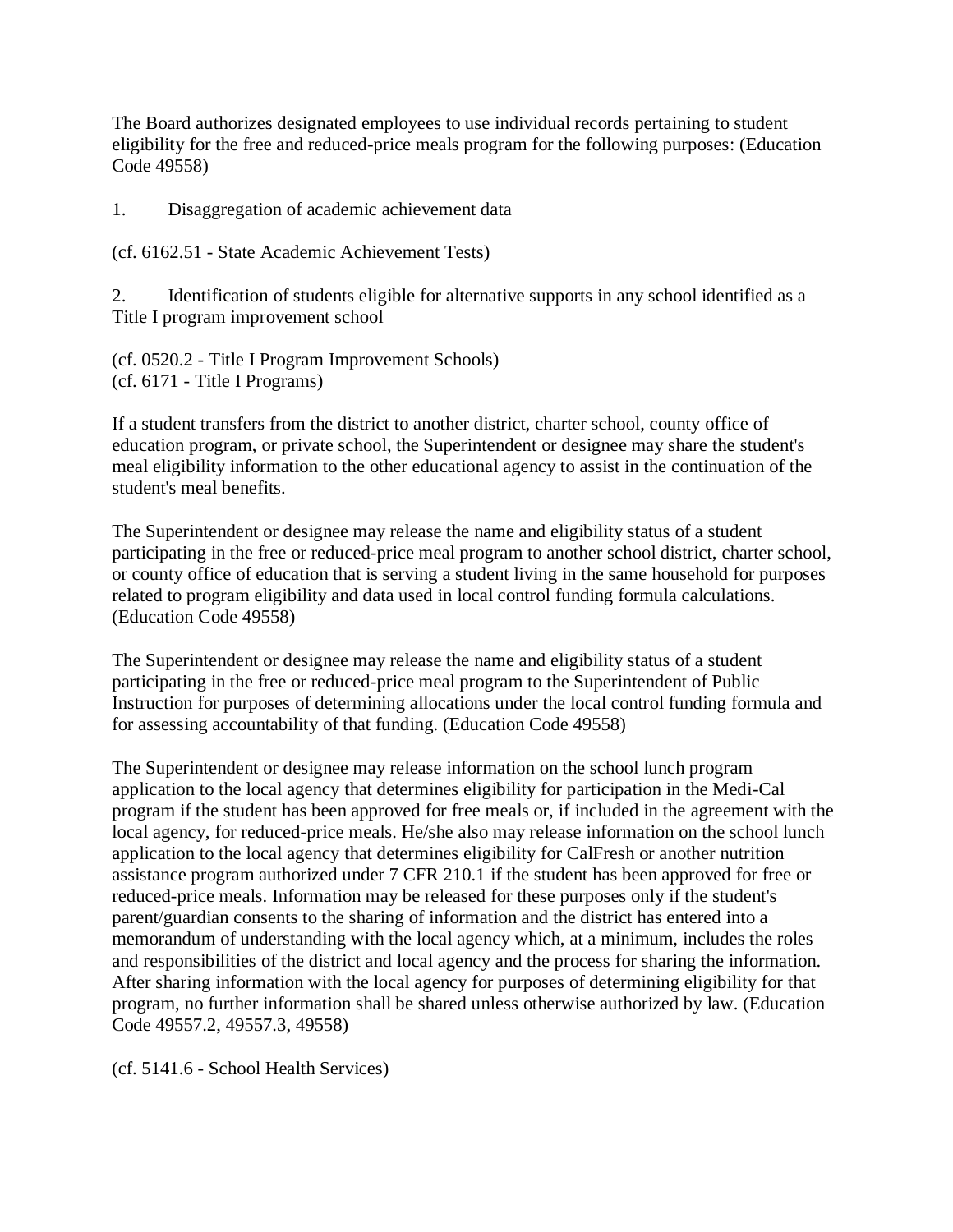Legal Reference: EDUCATION CODE 48980 Notice at beginning of term 49430-49434 Pupil Nutrition, Health, and Achievement Act of 2001 49490-49494 School breakfast and lunch programs 49500-49505 School meals 49510-49520 Nutrition 49530-49536 Child Nutrition Act of 1974 49547-49548.3 Comprehensive nutrition service 49550-49562 Meals for needy students CODE OF REGULATIONS, TITLE 5 15510 Mandatory meals for needy students 15530-15535 Nutrition education 15550-15565 School lunch and breakfast programs UNITED STATES CODE, TITLE 20 1232g Federal Educational Rights and Privacy Act 6301-6514 Title I programs UNITED STATES CODE, TITLE 42 1751-1769j School lunch program 1771-1791 Child nutrition, especially: 1773 School breakfast program CODE OF FEDERAL REGULATIONS, TITLE 7 210.1-210.31 National School Lunch Program 220.10-220.21 National School Breakfast Program 245.1-245.13 Determination of eligibility for free and reduced-price meals and free milk WELFARE AND INSTITUTIONS CODE 14005.41 Basic health care Management Resources: CSBA PUBLICATIONS Monitoring for Success: A Guide for Assessing and Strengthening Student Wellness Policies, 2012 Student Wellness: A Healthy Food and Physical Activity Policy Resource Guide, 2012 CALIFORNIA DEPARTMENT OF EDUCATION MANAGEMENT BULLETINS NSD SNP-12-2015 Updated Guidance on Sharing of School Meal Applications and the Passing of Assembly Bill 1599, July 2015 USDA-SNP-07-2010 Change in Free and Reduced-Price Meal Application Approval Process, September 2010 CALIFORNIA DEPARTMENT OF EDUCATION PUBLICATIONS Feed More Kids, Improve Program Participation Direct Certification Implementation Checklist, May 2008 U.S. DEPARTMENT OF AGRICULTURE PUBLICATIONS Eligibility Manual for School Meals: Determining and Verifying Eligibility, July 2015 Provision 2 Guidance: National School Lunch and School Breakfast Programs, Summer 2002 WEB SITES